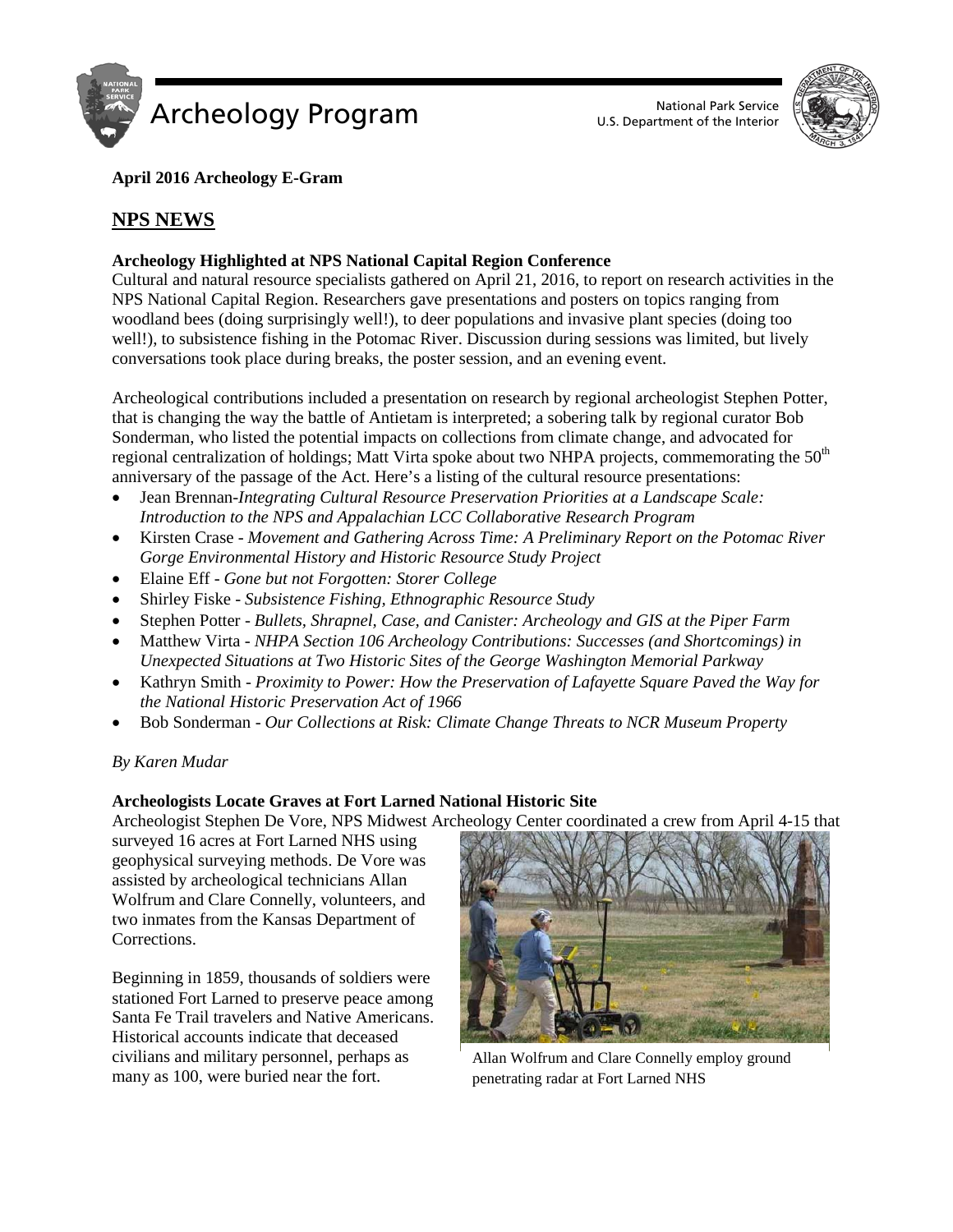DeVore's investigations also provide clues about buried archeological features, such as stone outhouse foundations. Although the existing sandstone buildings represent a nearly complete frontier military post, some buildings were constructed of wood or adobe and were torn down or allowed to decay.

"We got a good indication of where the stables were located," De Vore said. "There were 100 stalls and a cavalry unit that escorted the mail delivery."

#### *From story by Jim Misunas, Great Bend Tribune*

#### **Arkansas Post National Memorial Partners with Arkansas Archeological Survey for Study**



Volunteers Jamal Harvey, Gabrielle Clemons, and Rusty Eisenhower excavating at Osotouy Unit.

Investigations at the Osotouy Unit of Arkansas Post NM are part of an ongoing partnership between the University of Arkansas at Pine Bluff, Arkansas Archeological Survey and the NPS Midwest Archeological Center (MWAC). The Osotouy Unit, located 6 miles from the main unit, is associated with the Quapaw village of Osotouy occupied in the late 1600s. The French Arkansas Post was in the immediate vicinity from 1686 to 1749. Prehistoric mounds and Native American occupations are present within the Osotouy Unit.

The current work is focused on excavating locations identified during 2014 geophysical mapping. MWAC and Arkansas Archeological Survey staff carried out the excavations with help from 10 local volunteers and a representative of the Quapaw Tribe of Oklahoma. They identified a number of features containing Native American pottery and bones of deer and other animals that were part of prehistoric Native American diet. These results provide a more comprehensive picture of the archeological deposits at Osotouy than was available before.

University of Arkansas at Pine Bluff archeologist John House will be participating in the analysis cultural specimens from these excavations. Further field work at Osotouy is scheduled for the coming October.

#### *University of Arkansas at Pine Bluff*

## **NPS Awards \$2.58 Million for Maritime Heritage Education and Preservation Projects**

The NPS and US Maritime Administration (MARAD) have awarded \$2.58 million in Maritime Heritage Program grants for projects in 19 states that preserve sites and objects related to our nation's maritime history. The grants are made possible through a partnership between the two federal agencies that share a commitment to maritime heritage preservation and education. In accordance with the National Maritime Heritage Act of 1994, funding is provided by MARAD through the recycling of vessels from the National Defense Reserve Fleet. The grant program supports a broad range of maritime education and preservation projects, without expending tax dollars, while ensuring that the vessels are dismantled in an environmentally sound manner.

Grants for archeological activities include \$50,000 to St Augustine Lighthouse and Museum for Construction of an Archaeological Research and Education Center and \$144,569 to North Carolina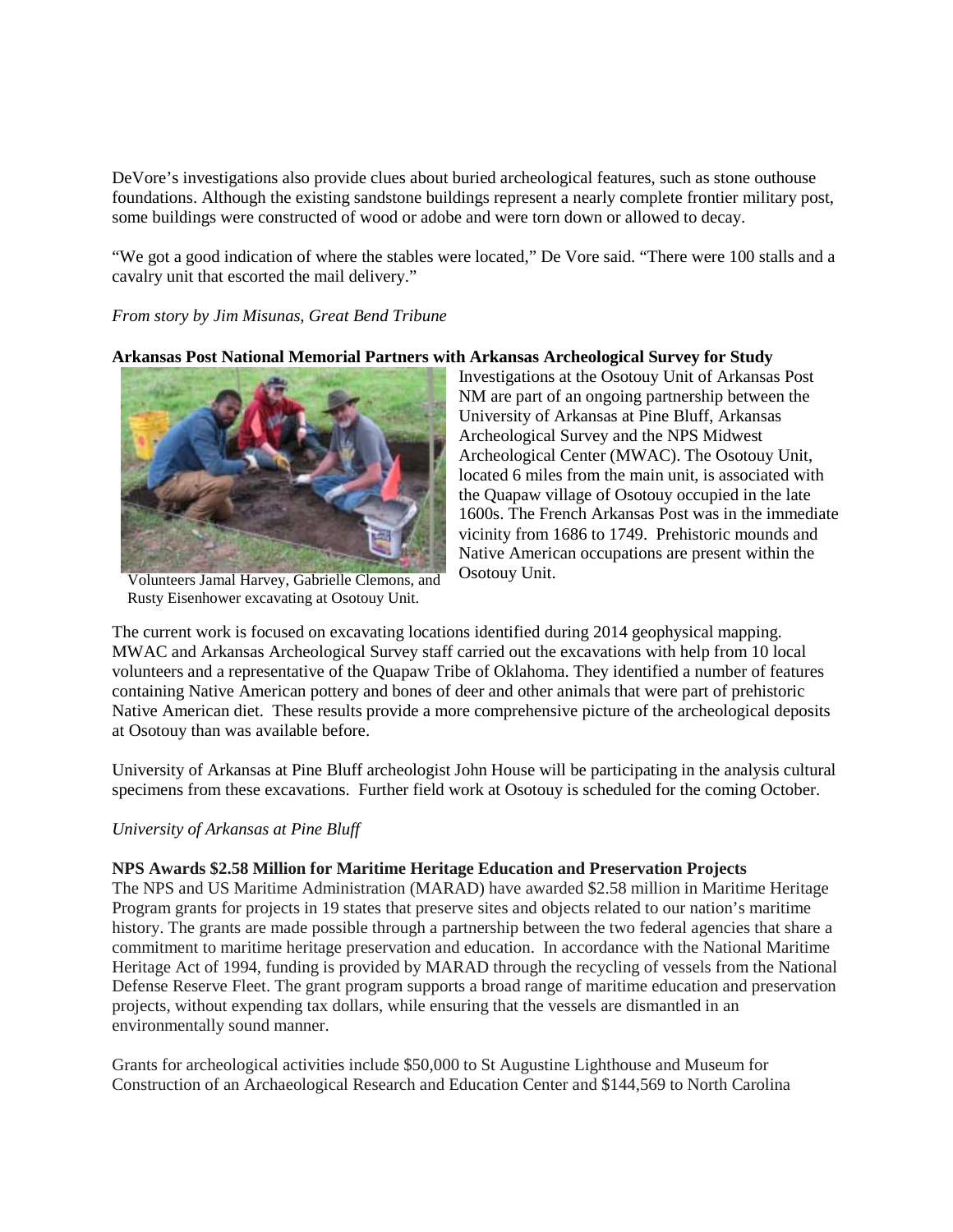Department of Cultural Resources for Queen Anne's Revenge: Development of Large Artifact Conservation Wet Lab.

Maritime Heritage Program grants are available to state, tribal, and local governments; and private nonprofit organizations for education and preservation projects. Education projects are funded in amounts between \$15,000-\$50,000; preservation projects are funded in amounts between \$50,000-\$200,000. Education grants can be used for school curriculum, interpretive programs and web pages and other purposes, and preservation grants include rehabilitation or restoration of ships and other maritime resources, including archeological resources.



## **NPS American Battlefield Protection Program Grantee Discovers Confederate Shipwreck**

A possible Confederate blockade runner has been discovered off the North Carolina coast. Archeologists used sonar imaging to discover the 226-foot-long remains near Oak Island where historical documents indicate three runners used during the blockade of the port of Wilmington, the *Agnes E. Fry*, *Spunkie*, and *Georgianna McCaw,* are located. Wrecks of 27 blockade runners, Confederate ironclads and Union ships used in the blockade have been found in the area.

The Union blockade of the port of Wilmington began in 1861 and ended in January 1865, when Union troops overtook Fort Fisher. Blockade runners were the cigarette boats of their era, moving fast to avoid the Union ships. Military supplies were put on trains to Weldon, North Carolina, and then on to Lee's Army of Northern Virginia. Civilian supplies, mostly items that the Confederacy couldn't make, such as wine and liquor, fabric, books and shoes, were sold dockside.

The Underwater Branch of the North Carolina Office of State Archaeology and the Institute of International Maritime Research discovered the shipwreck with the help of a grant from the NPS American Battlefield Protection Program through the North Carolina Department of Cultural Resources. Billy Ray Morris, North Carolina Deputy State Underwater Archeologist and a team of divers will return to the site, about 30 miles downstream near Fort Caswell to confirm their finding.

*From story by Martha Waggoner, Associated Press*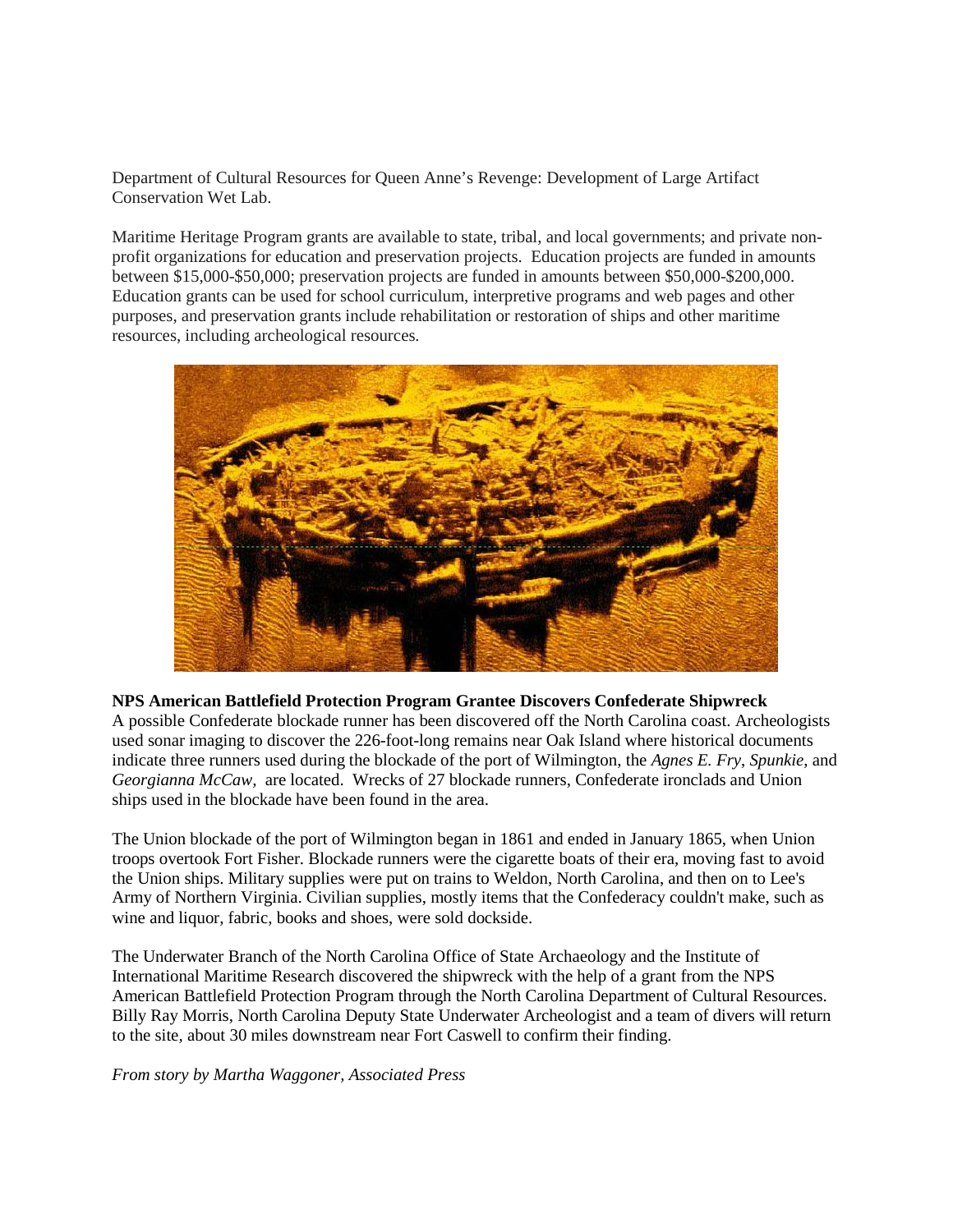#### **Archeology National Historic Landmark Nomination**

The National Historic Landmarks Committee of the National Park System Advisory Board will meet on May 9-10, 2016, at the Charles Sumner School Museum and Archives, located at 1201 17th Street NW, Washington, DC 20036. At this meeting, the Kimball Village Site will be proposed for recognition as a National Historic Landmark.

The Kimball Village site (13PM4) is an exceptionally well-preserved, late precontact Plains Village site of the Big Sioux phase of the Middle Missouri tradition. The site was occupied circa CE 1100-1250. Located on a natural terrace of the Big Sioux River near Iowa's Loess Hills, Kimball Village is marked by a mound rising over a meter above the modern floodplain surface. Site deposits are over two meters deep and include remnants of rectangular lodges aligned in rows, associated storage pits and hearths, traces of a possible defensive palisade and ditch, intact and dense stratigraphic layers, and an exceptionally large and rich artifact assemblage that indicates the Kimball Village inhabitants were strategic players in a vast transcontinental interaction and exchange network.

For more information, go to<https://www.nps.gov/nhl/news/spring2016mtg.html>

**Navajos Win Court Ruling over Human Remains from Canyon de Shelly National Monument**  The 9th U.S. Circuit Court of Appeals has restored a lawsuit to have human remains taken from Canyon de Chelly NM on the Navajo Reservation and held by the NPS returned to the tribe and overturned a lower court ruling that dismissed the lawsuit on the grounds that it was premature.

Archeologists removed human remains and funerary objects from Canyon de Chelly NM decades ago and the Navajo Nation wants the NPS to return the items immediately. The tribe said it never allowed the agency to remove remains or cultural objects because that would have contradicted traditional Navajo laws and violated the rights of tribal members. The NPS has said it will return the human remains, but it first must determine which tribe or tribes are their rightful owners. In a 2-1 decision, the 9th Circuit said the NPS's argument was flawed because the Navajo Nation's treaty that gave it exclusive use and occupation of Canyon de Chelly also gave possession of the human remains, not the inventory process. The NPS did not comment on the ruling.

## **Delegate Holmes Norton Introduces Bill to Designate Washington DC National Park**

On April 12, 2016, Delegate Eleanor Holmes Norton introduced to Congress H.R. 4915 to designate the Civil War Defenses of Washington National Historical Park. It will be comprised of certain National Park System lands and, by affiliation and cooperative agreements, other historically significant resources located in the District of Columbia, Virginia, and Maryland, which were part of the Civil War defenses of Washington and related to the Shenandoah Valley Campaign of 1864.

## **Teaching With Our National Parks**

To honor our national parks system this 2016 Centennial, the NPS Teaching with Historic Places program has launched a collection of lesson plans that feature historic places administered by the NPS. These lessons are free and ready for immediate use. The award-winning lesson plan series features many private and state historic sites, including archeological sites, listed on the National Register of Historic Places, but the NPS system oversees thousands of historic places that can be used to teach history, social studies, geography, STEM subjects, and more. Discover some of these with our new resource and bring the parks to your students this year.

To access these lesson plans, go to [https://www.nps.gov/subjects/teachingwithhistoricplaces/teaching](https://www.nps.gov/subjects/teachingwithhistoricplaces/teaching-with-parks.htm)[with-parks.htm](https://www.nps.gov/subjects/teachingwithhistoricplaces/teaching-with-parks.htm)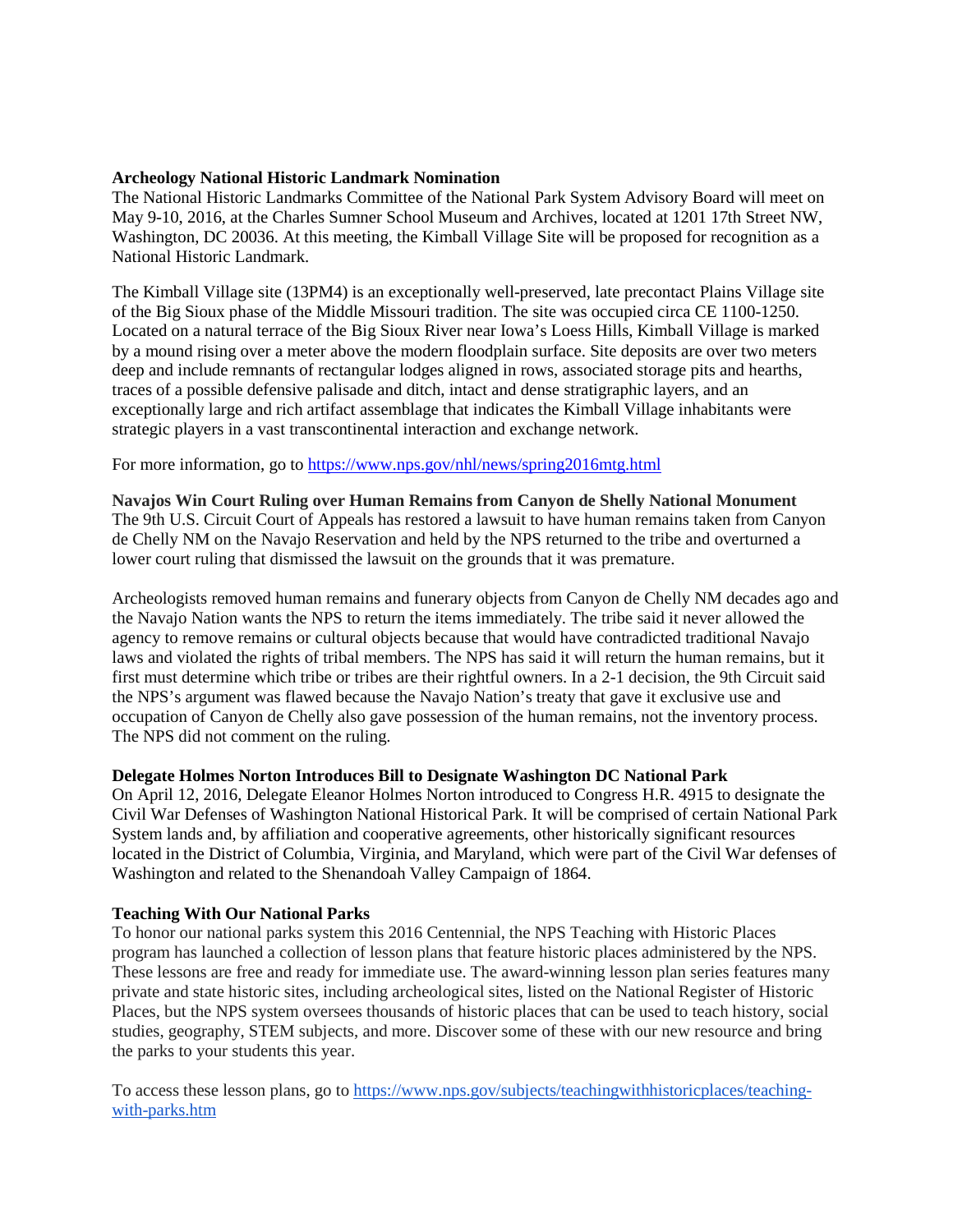## **FEDERAL NEWS**

#### **Burnt Corn Pueblo Site Gets Federal Protection from Bureau of Land Management**

The BLM will use \$1.5 million from the Land and Water Conservation Fund (LWCF) to buy the Burnt Corn Pueblo archeological site, announced New Mexico Senators Tom Udall and Martin Heinrich, and Representative Ben Ray Lujan. The purchase, reached with help from the Trust for Public Land and the state's congressional delegation, will help protect the pueblo and open up access to more than 2,000 acres of public land.

Burnt Corn Pueblo contains nine structures but was inhabited for only a short time between 1290 and 1302 and was burned around 1310. Archeologist James Snead determined that the people abandoned their homes because of widespread conflict.

When landowner Buck Dant bought the property that included half the Burnt Corn ruin in 1998, he learned of damage from pot hunters and vandals and authorized research to quantify the damage and put a conservation easement on the land. He worked with the BLM, which owns adjoining property, to protect the site. Dant declined to discuss the sale.

The LWCF is funded by a portion of federal offshore drilling fees. Although \$900 million is deposited in its account annually, billions of dollars have been diverted to other uses. Udall said that he intends to "keep fighting for full, permanent funding" for the fund.

The state Galisteo Basin Archaeological Sites Protection Act authorizes the public acquisition of land within the boundaries by donation or purchase. Burnt Corn Pueblo is one of 29 national significant archeological sites in the Galisteo Basin. The Galisteo Basin Preserve, a land conservation and community development project of the Commonweal Conservancy, eventually will include 50 miles of hiking, biking and equestrian trails.



Archeologist James Snead has been excavating at Burnt Corn Pueblo for eight years.

#### *From story by Anne Constable, The New Mexican*

## **Fire Exposes Large Prehistoric Site in BLM Hi-Line District, Montana**

A prescribed fire in the BLM Hi-Line District has uncovered thousands of newly recorded cultural features the agency has discovered on 300 acres of rolling prairie in northeastern Montana. A drone took photos of thousands of cultural features and triangulated the locations. BLM researchers pieced the individual features together and create 3D models of a much larger archeological landscape than previously believed. All told, 2,400 unknown features were recorded on 300 acres, or one feature per 3 to 5 feet of ground. The area includes vision quest sites, tipi rings, bison drive lines and depictions of people and animals. The diversity and density of the cultural features, all in one large connected landscape, makes the location stand out from other prehistoric archeology sites, according to Josh Chase, BLM Hiline archeologist.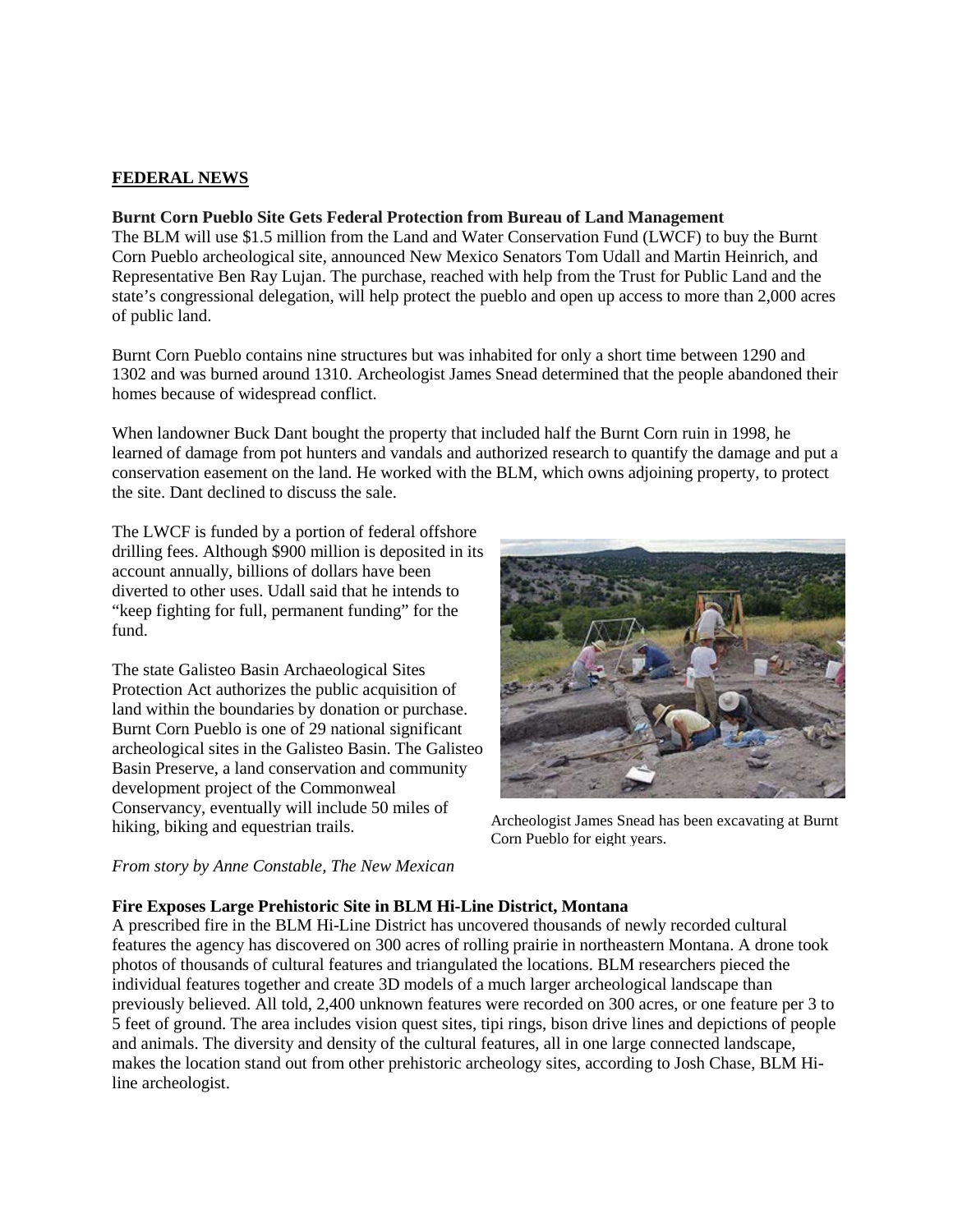This year, another 300 acres were burned, revealing additional features, including what appear to be four human effigies. New drive lines discovered in the recent work suggests there are additional six bison jumps in the area. Carbon dating conducted on bison bones from nearby processing sites dates the site to 800- 1,000 BP.

Use of the prescribed fire and drones represents a shift in archeology away from invasive techniques at sensitive sites. Chase proposed additional analysis in 2010 and consulted with tribes in Montana, Wyoming and the Dakotas and the Montana State Historic Preservation Office.



BLM archeologist John Chase describes prehistoric vision quest structure uncovered by fire.

The site is entirely on public land but inaccessible because it's surrounded by private land used for ranching. The owners of that land are a big factor in the preservation of the site because they share an appreciation for the area's history. The agency wants to one day make the site accessible to the public after the culture features are properly interpreted.

*From story by Karl Puckett, Great Falls Tribune*

## **The CSS Gorgia Project Digital Archive**

The Museum of Underwater Archaeology (MUA) has announced the creation of the CSS Georgia Project Digital Archive. Scuttled in 1864 in the Savannah River the Civil War vessel has been the subject of archeological and archival research since 1979. In partnership with USACE and site investigators, the MUA has created a digital archive to house videos, newspaper articles, reports, photographs, and presentations detailing research and outreach efforts by the organizations involved in the project.

This is an ongoing effort that will expand as new materials are created. In addition, the MUA will use this collection to create an online CSS Georgia Project museum exhibit.

You can view the collection by clicking on the link on the MUA home page at [http://www.themua.org](http://www.themua.org/)

## **BLM Awards \$50,000 to Museums of West Colorado**

The BLM is assisting the Museums of West Colorado (MWC) with a \$50,000 grant to improve the way the museums store, preserve, catalog and curate collections. The MWC includes four museum facilities— Cross Orchards Historic Site, Dinosaur Journey Museum, Museum of the West, and the Whitman Educational Center. The collections have grown to 30,000 archeological items and 20,000 paleontological specimens. Executive Director Peter Booth, said the grant will be used for new shelving and security cameras, and database improvements.

The MWC is only one of two accredited museums on the western slope and one of 13 in the state, accredited by the American Alliance of Museums. The MWC is one of the few institutions designed as a federal Repository for BLM anthropological and paleontological resources in Colorado.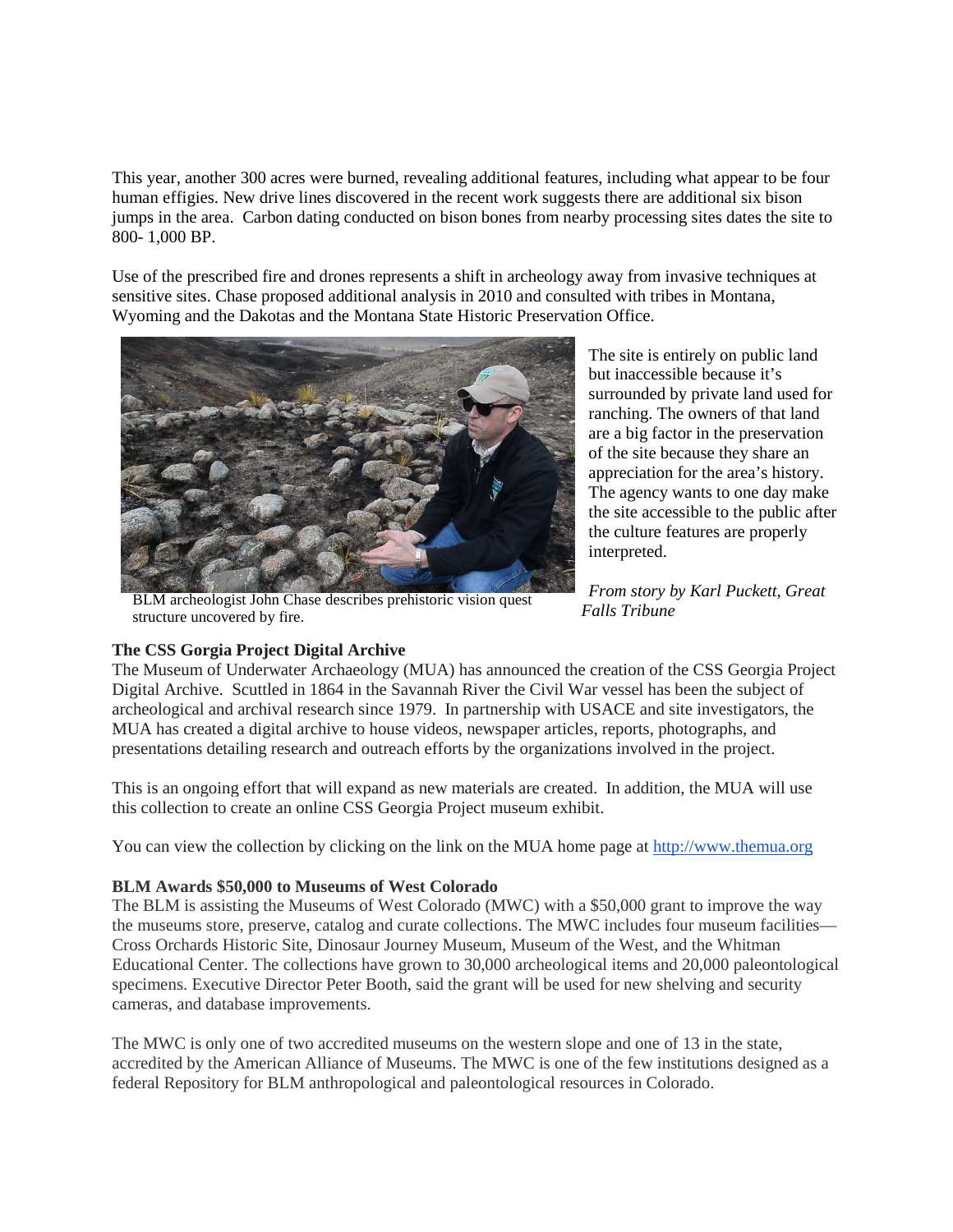## **Artifacts Road Show returns to BLM Office, Billings, Montana**

The BLM Billings Curation Center (BCC) hosted the 5th annual Artifact Road Show on April 14, 2016, during Montana Archaeology Month. More than 100 people brought in artifacts to be examined by regional experts including archeologists, historians, paleontologists and geologists.

The BCC is the main repository for artifacts recovered from activities on BLM-administered public lands in Montana, North Dakota and South Dakota. The collections are made available to professional researchers, archeologists, students and those interested in learning about the past in the local region.

## *From Billings Gazette*



Bears Ears buttes are located in southeast Utah. (Photo by J. Brew, courtesy of Flickr).

## **Utah Governor Calls Special Session to Denounce Bears Ears Proposal**

Utah Governor Gary Herbert called for a May 18 special session of the state's Legislature to pass a resolution opposing President Obama's use of the Antiquities Act to designate a 1.9 million acre national monument in southeast Utah known as Bears Ears. While such a resolution should easily pass, it won't have any legal force.

Herbert and the Utah congressional delegation oppose Obama protecting the area under the Act, arguing it would give local residents little say in how the lands are managed. House Natural Resources Chairman Rob Bishop (Utah) and Representative Jason Chaffetz (Utah) are pushing legislation that would designate a 1.1-million-acre Bears Ears National Conservation Area, a proposal Chaffetz in February described as a "middle ground" between what the county and environmentalists want. The lands eyed for protection at Bears Ears are federally owned and managed primarily by the BLM.

Herbert's announcement came one day after Interior Secretary Sally Jewell said in a speech in Washington, D.C., that she will visit Utah, where there are "a range of conservation proposals - legislative and otherwise" -- to protect public lands. For some American Indians and conservationists, that was code for Bears Ears, a region in San Juan County bordering Navajo Nation.

Jewell called the Antiquities Act "one of the most important tools a president has to improve our country…I do not think the act should only be used in places where there is complete agreement, as some are suggesting," she said. The Bears Ears Inter-Tribal Coalition, a partnership of the Hopi, Navajo, Uintah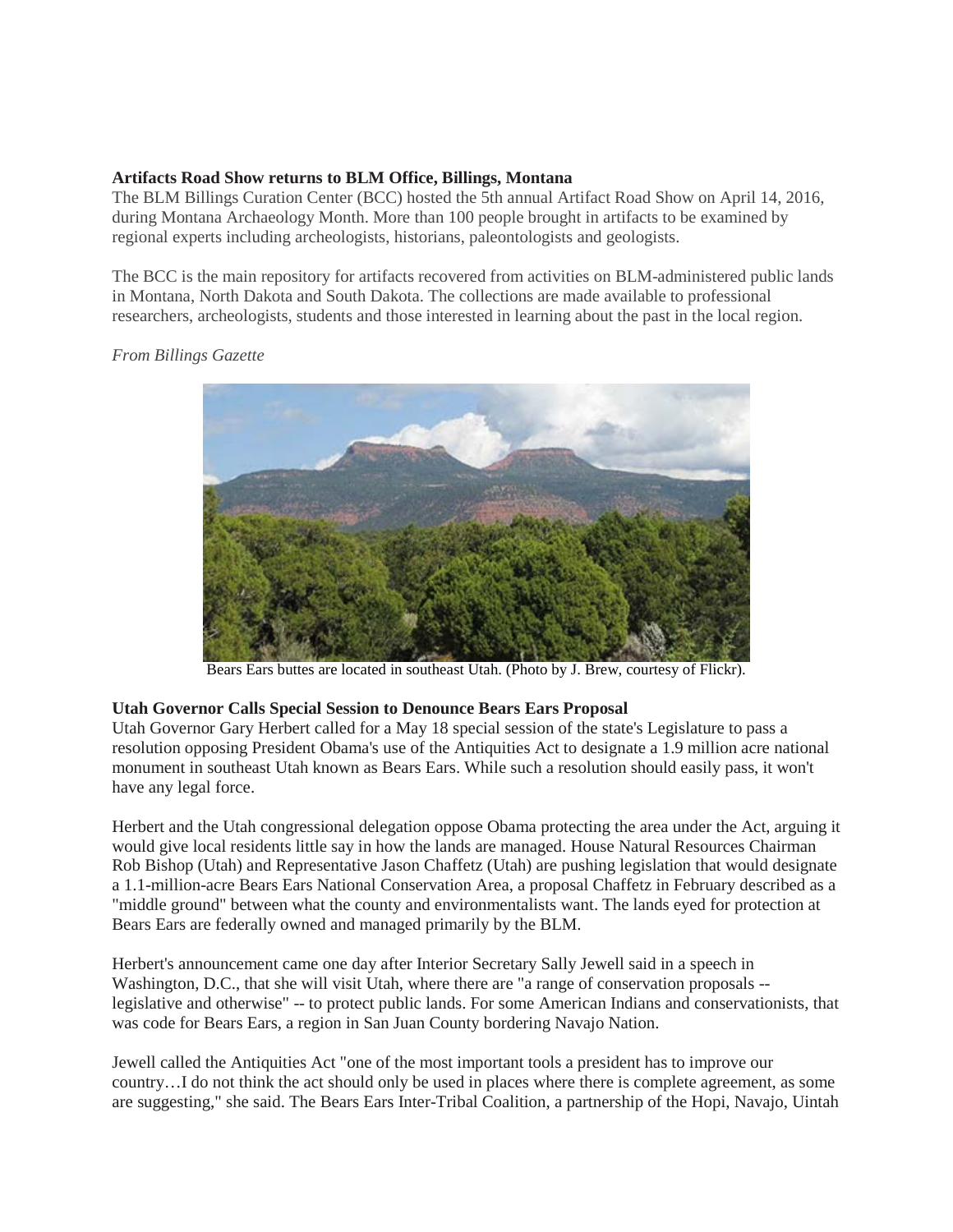and Ouray Ute, Ute Mountain Ute and Zuni governments pushing for the monument, said it was encouraged by Jewell's decision to visit Utah. The proposal carries the support of several tribal governments including the Navajo Nation and Ute Mountain Ute. The National Congress of American Indians endorsed it last September.

The Committee also launched a probe to document funds federal government spends on art and archeology. A letter dated March 21, addressed to 25 different agency leaders, asked agencies to identify every artwork they possess, "including, but not limited to, paintings, mural and easel, photographs, prints, sculptures, *artifacts*, electronic-based artworks, textiles, ceramics, and stained glass." The letter seeks information on how much each agency and department has spent on artworks and *artifacts*, insurance premiums, contracts, and other related purchases since 2006. The inquiry further seeks details about the number of employees involved in managing and preserving these collections.

*From story by Phil Taylor, E&E reporter*, *with contributions by Corbin Hiar; story by Krison Capps, The Atlantic; and Ian Smith, FedSmith Blogs*

#### **Bureau of Land Management Utah seeks nominations to Resource Advisory Council**

The Utah BLM is seeking public nominations for four positions on its Resource Advisory Council, a 15 member panel that provides advice and recommendations to the BLM on land-use planning and management. Council positions open are in the following categories:

- **Category One** Public land ranchers, representatives of energy and mineral development-associated organizations, the timber industry, transportation, off-highway vehicle use and commercial recreation.
- **Category Two** Representatives of national or regional environmental organizations, archeological and historical organizations, dispersed recreation activities and wild horse and burro organizations.
- **Category Three** Representatives of state, county or local elected office; representatives and employees of a state agency responsible for management of natural resources; representatives of Indian Tribes with or adjacent to the area for which the Resource Advisory Council is organized; representatives and employees of academic institutions involved in natural sciences; and the public.

Nominees must be residents of the state or states where the Council has jurisdiction and will be judged on the basis of training, education and knowledge of the council's geographical area. Nominees should also demonstrate a commitment to consensus building and collaborative decision making.

Application forms and more information on the Resource Advisory Council are available online at the BLM Resource Advisory Council [homepage.](http://www.blm.gov/ut/st/en/res/resource_advisory.html) Nominations should be e-mailed to Lola Bird or postmarked by May 2, 2016.

**Contact:** Lola Bird at [801-539-4033;](tel:%20801-539-4033) fax: 801-539-4013; email address: [lbird@blm.gov.](https://mail.google.com/mail/?view=cm&fs=1&tf=1&to=lbird@blm.gov)

# **GRANTS AND TRAINING**

## **NPS Park NAGPRA Program Offers Training**

The Park NAGPRA program is offering NAGPRA IN THE PARKS in Washington, DC, on June 8, 2016. The training will provide an overview of NAGPRA and prepare participants to respond to inadvertent discoveries and plan for intentional excavations as prescribed by the law. Topics include, but are not limited to – History/background, NAGPRA basics, collections (inventories and summaries), Section 3 (intentional excavations and inadvertent discoveries), culturally unidentifiable and unclaimed, tribal consultation, evaluating repatriation requests (claims), and reburial on park lands.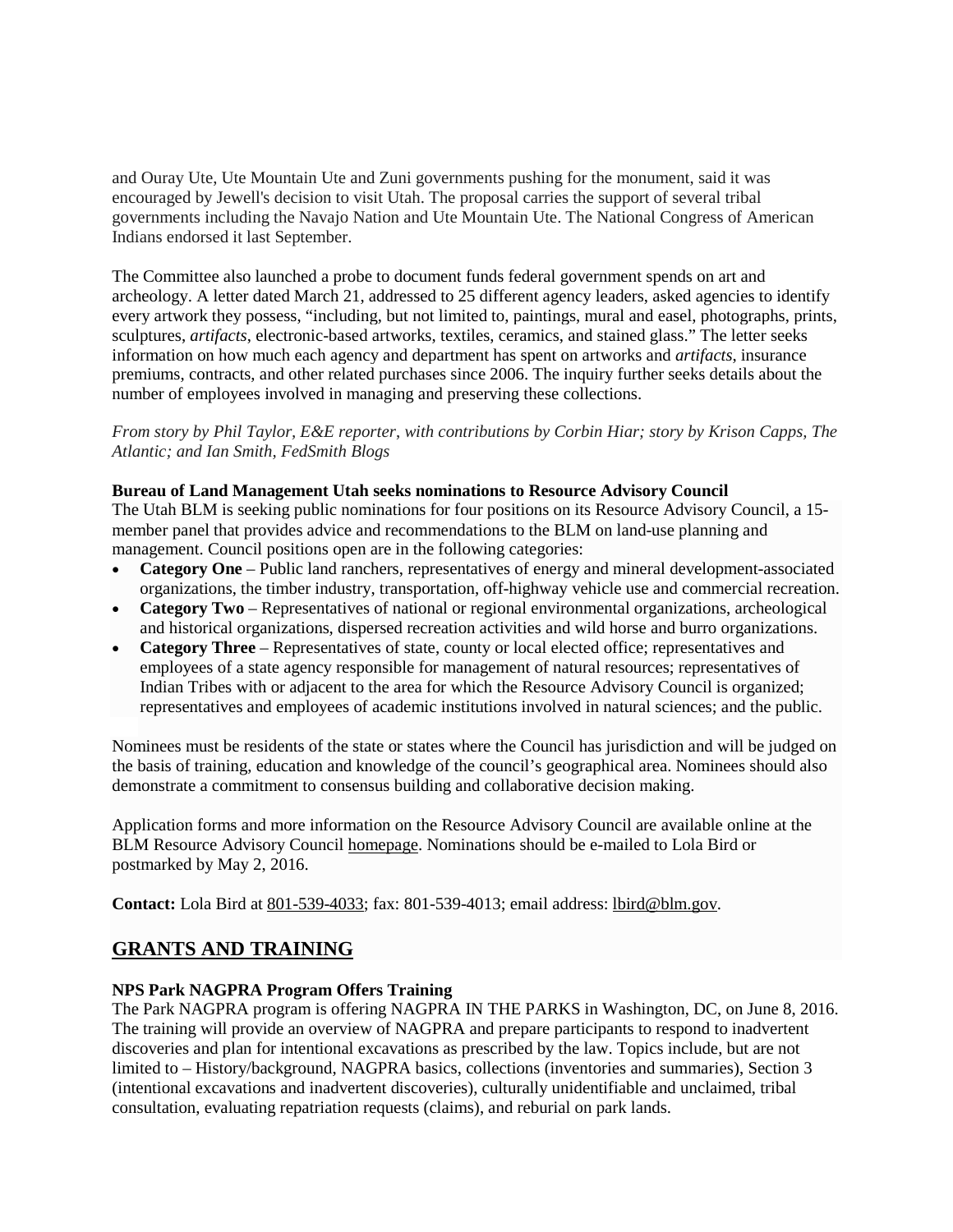Course objectives: By the end of this course participants will: • Describe when NAGPRA applies and when it does not. • Distinguish among the five categories of cultural items covered by NAGPRA. • Describe the process for dealing with inadvertent discoveries and intentional excavations. • Describe the process for dealing with cultural items subject to NAGPRA in collections. • Describe the process of evaluating repatriation requests and determining cultural affiliation or custody of cultural objects subject to NAGPRA. • Describe when consultation is required and why. • Identify who to contact when NAGPRA assistance is required.

Registration is through DOI Learn. Search for "NAGPRA in the Parks" and select the June 8, 2016, class. All registrants will be added to a wait list before enrollment is completed. Park superintendents, resource managers, archeologists, curators, and other staff with NAGPRA duties are invited to attend.

## **SLIGHTLY OFF TOPIC***:* **Oil-Eating Microbes Threaten Shipwrecks and Ocean Life**

The microbes that once thrived around deep-sea shipwrecks in the Gulf of Mexico have transformed significantly after the Deepwater Horizon oil spill in 2010, according to a new study. These dramatic changes to the microorganisms that live on and near historically significant vessels could wreak havoc on the vessels and ocean life itself, researchers say. There are more than 2,000 known shipwrecks on the ocean floor in the Gulf of Mexico, spanning more than 500 years of history, from the time of Spanish explorers to the Civil War and through World War II.

"The first time I saw a chart showing the abundance of shipwrecks along our coasts, my jaw dropped," said Jennifer Salerno, a marine microbial ecologist at George Mason University. "You can't look at an image like that and not question whether or not they are impacting the environment in some way."

These wrecks serve as artificial reefs supporting deep-sea ecosystems, "oases of life in an otherwise barren deep sea," Salerno said. "Once you put something, anything, in the ocean, microorganisms will immediately colonize it, forming biofilms. These biofilms contain chemicals produced by the microorganisms that serve as cues for other organisms like bivalves and corals to settle down and make a living on the wreck. In turn, larger and more mobile animals like fish are attracted to the presence of the smaller organisms — that is, food — and the three-dimensional structure of the ship itself, a good place to seek refuge from predators."

In 2010, the Gulf of Mexico experienced the worst man-made environmental disaster in U.S. history, after explosions at the Deepwater Horizon oil rig caused more than 170 million gallons of oil to spill into the water. In 2014, scientists launched a project to investigate the impacts of this catastrophe on deep-sea shipwrecks and the ecosystems they support in the Gulf. An estimated 30 percent of the oil from the spill ended up deposited in the deep sea, in areas that contain shipwrecks.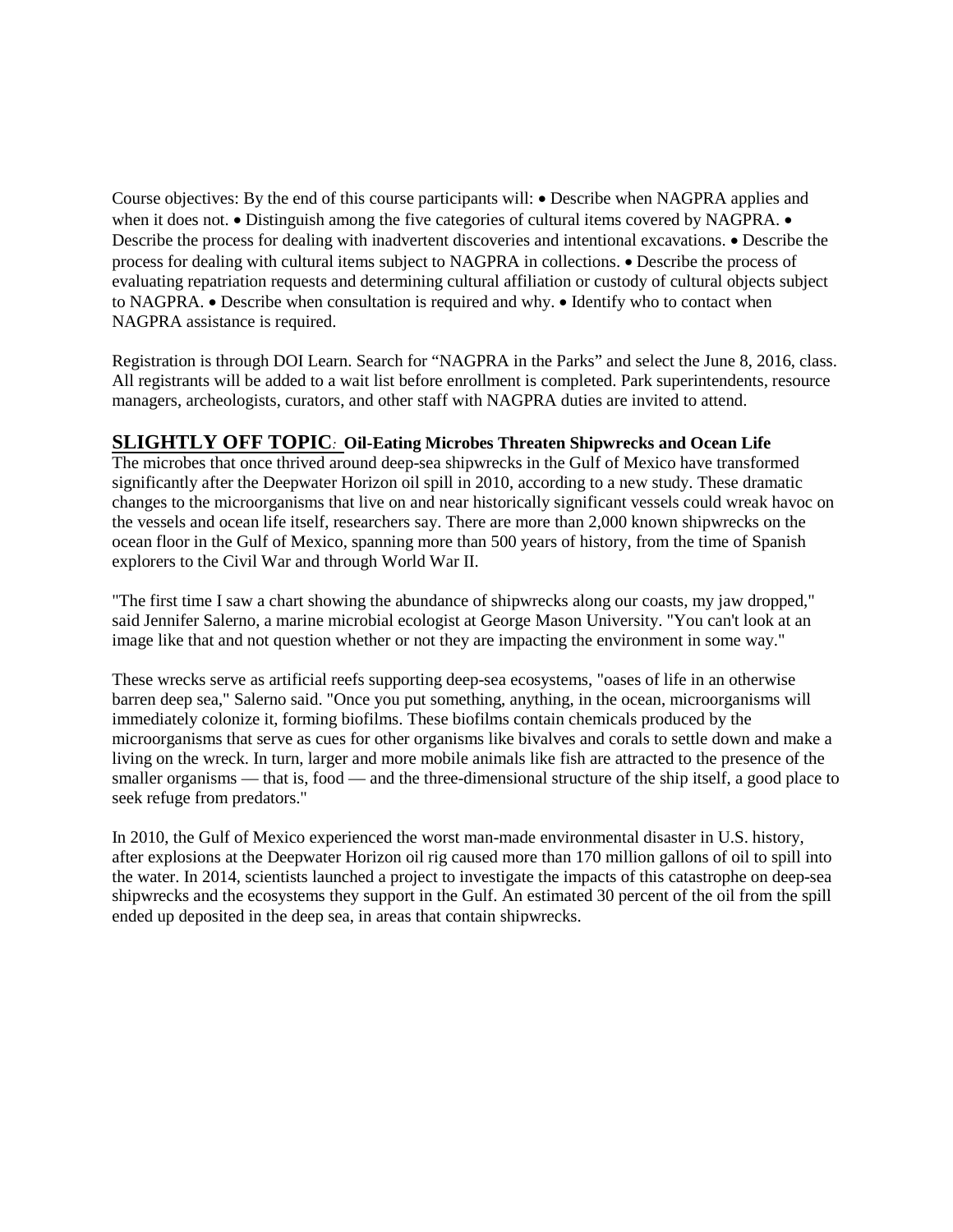

Bow of a 19th-century wooden-hulled sailing ship more than 2,000 feet deep, with copper sheathing on hull now colonized by *Lophelia pertusa* coral (white), Venus flytrap anemones, and other macrofauna. Credit: BOEM/Deep Sea Systems International.

The researchers found the Deepwater Horizon oil spill had a dramatic effect on nearby shipwreck microbial communities even four years after the disaster. Such changes might in turn impact other parts of their ecosystems. Specifically, in sediment layers within the Deepwater Horizon oil plume, the scientists detected "oil snow" — cell debris and other chemicals produced by microorganisms that have come into contact with oil, making the oil heavy and causing it to sink rather than float. In this oil snow, the researchers found DNA from bacteria whose closest relatives break down oil for energy.

"There are many known microorganisms that are able to consume oil for energy and metabolism. When oil is present, they have the potential to flourish," said Leila Hamdan, a marine microbial ecologist at George Mason University and co-leader of the project.

The presence of oil-eating microbes in these sediments is not surprising, because the Gulf of Mexico has plenty of natural oil seeps. "What is surprising is that we see so many of the same species in the same place at the same time," Hamdan said. "It seems that the chemicals in this oil snow material allow a handful of microorganisms to dominate these sediments. Imagine a party invitation goes out to 400 people, and one-third of them show up wearing exactly the same dress. What cue in the invitation caused them to all go choose that same outfit from their closets? "

By changing what microbes dominate shipwreck habitats, the Deepwater Horizon oil spill may have had untold effects on those ecosystems. "These communities have evolved over millions of years to be efficient and metabolically diverse," Hamdan said. "Any time a human activity changes these communities, there is potential for harm to the ecosystem."